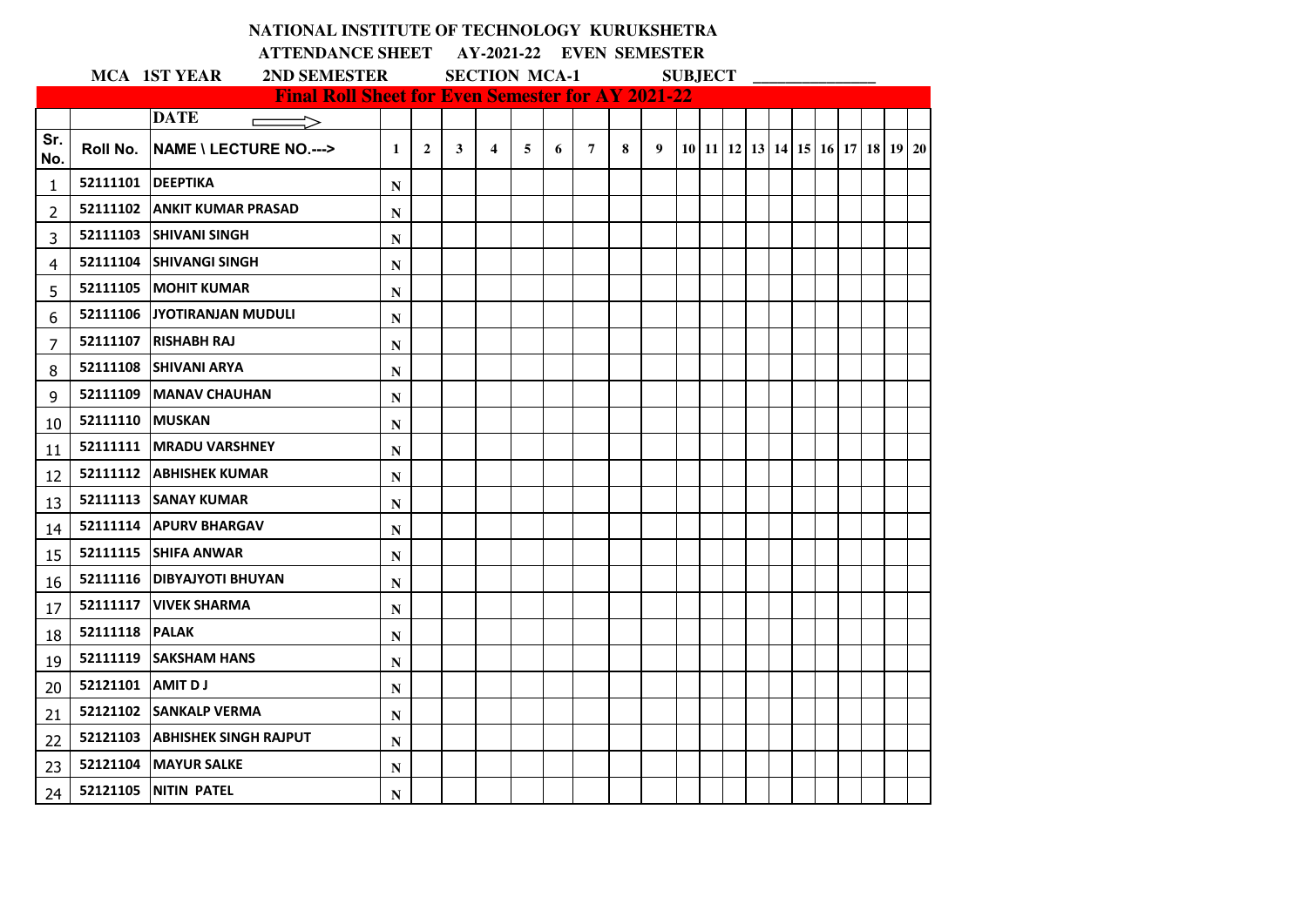|                 |                    | NATIONAL INSTITUTE OF TECHNOLOGY KURUKSHETRA                            |              |                |   |                         |   |   |                |   |   |                |  |  |  |  |                                  |  |
|-----------------|--------------------|-------------------------------------------------------------------------|--------------|----------------|---|-------------------------|---|---|----------------|---|---|----------------|--|--|--|--|----------------------------------|--|
|                 |                    | <b>ATTENDANCE SHEET AY-2021-22 EVEN SEMESTER</b>                        |              |                |   |                         |   |   |                |   |   |                |  |  |  |  |                                  |  |
|                 |                    | <b>MCA 1ST YEAR</b><br>2ND SEMESTER                                     |              |                |   | <b>SECTION MCA-2</b>    |   |   |                |   |   | <b>SUBJECT</b> |  |  |  |  |                                  |  |
|                 |                    | <b>Final Roll Sheet for Even Semester for AY 2021-22</b><br><b>DATE</b> |              |                |   |                         |   |   |                |   |   |                |  |  |  |  |                                  |  |
| Sr.<br>No.      | Roll No.           | ⊏<br><b>NAME \ LECTURE NO.---&gt;</b>                                   | $\mathbf{1}$ | $\overline{2}$ | 3 | $\overline{\mathbf{4}}$ | 5 | 6 | $\overline{7}$ | 8 | 9 |                |  |  |  |  | 10 11 12 13 14 15 16 17 18 19 20 |  |
| 1               |                    | 52111201   DEBAJYOTI DAS                                                | N            |                |   |                         |   |   |                |   |   |                |  |  |  |  |                                  |  |
| $\overline{2}$  |                    | 52111202 JJAVED AHMED                                                   | N            |                |   |                         |   |   |                |   |   |                |  |  |  |  |                                  |  |
| 3               |                    | 52111203 MAJJI KIRAN                                                    | N            |                |   |                         |   |   |                |   |   |                |  |  |  |  |                                  |  |
| 4               |                    | 52111204 DEEPAK SHARMA                                                  | N            |                |   |                         |   |   |                |   |   |                |  |  |  |  |                                  |  |
| 5               |                    | 52111205 DIVYANSHU RAJPUT                                               | N            |                |   |                         |   |   |                |   |   |                |  |  |  |  |                                  |  |
| 6               |                    | 52111206 CHETAN NANDWAL                                                 | N            |                |   |                         |   |   |                |   |   |                |  |  |  |  |                                  |  |
| $\overline{7}$  |                    | 52111207 INIRMAL SCARIA                                                 | N            |                |   |                         |   |   |                |   |   |                |  |  |  |  |                                  |  |
| 8               |                    | 52111208 ABHISHEK JAISWAL                                               | N            |                |   |                         |   |   |                |   |   |                |  |  |  |  |                                  |  |
| 9               |                    | 52111209 ADARSH KUMAR VIMAL                                             | N            |                |   |                         |   |   |                |   |   |                |  |  |  |  |                                  |  |
| 10              |                    | 52111210 ANURAG YADAV                                                   | N            |                |   |                         |   |   |                |   |   |                |  |  |  |  |                                  |  |
| 11              | 52111212           | <b>ROHIT DIXIT</b>                                                      | N            |                |   |                         |   |   |                |   |   |                |  |  |  |  |                                  |  |
| 12              |                    | 52111213 JHANSI MAHATO                                                  | N            |                |   |                         |   |   |                |   |   |                |  |  |  |  |                                  |  |
| 13              |                    | 52111214   AMAN KUMAR SARRAF                                            | N            |                |   |                         |   |   |                |   |   |                |  |  |  |  |                                  |  |
| 14              |                    | 52121202 AJAY KUSUM                                                     | N            |                |   |                         |   |   |                |   |   |                |  |  |  |  |                                  |  |
| 15              |                    | 52121203 ANURAG SINGH                                                   | N            |                |   |                         |   |   |                |   |   |                |  |  |  |  |                                  |  |
| 16              |                    | 52121204 AMAN WAKADE                                                    | N            |                |   |                         |   |   |                |   |   |                |  |  |  |  |                                  |  |
| 17              |                    | 52121205 PUSHKAR RAVI JOSHI                                             | N            |                |   |                         |   |   |                |   |   |                |  |  |  |  |                                  |  |
| 18              |                    | 52121206 RAHUL SHAH                                                     | N            |                |   |                         |   |   |                |   |   |                |  |  |  |  |                                  |  |
| 19              | 52121207   PALLAVI |                                                                         | N            |                |   |                         |   |   |                |   |   |                |  |  |  |  |                                  |  |
| 20              |                    | 52121208 ANUSHKA ROY                                                    | N            |                |   |                         |   |   |                |   |   |                |  |  |  |  |                                  |  |
| 21              |                    | <b>52121209 LAKSHITA GROVER</b>                                         | N            |                |   |                         |   |   |                |   |   |                |  |  |  |  |                                  |  |
| 22              |                    | 52121210 HIMALAY DAS                                                    | N            |                |   |                         |   |   |                |   |   |                |  |  |  |  |                                  |  |
| 23 <sub>1</sub> |                    | 52121211  HIMANI THAKUR                                                 | N            |                |   |                         |   |   |                |   |   |                |  |  |  |  |                                  |  |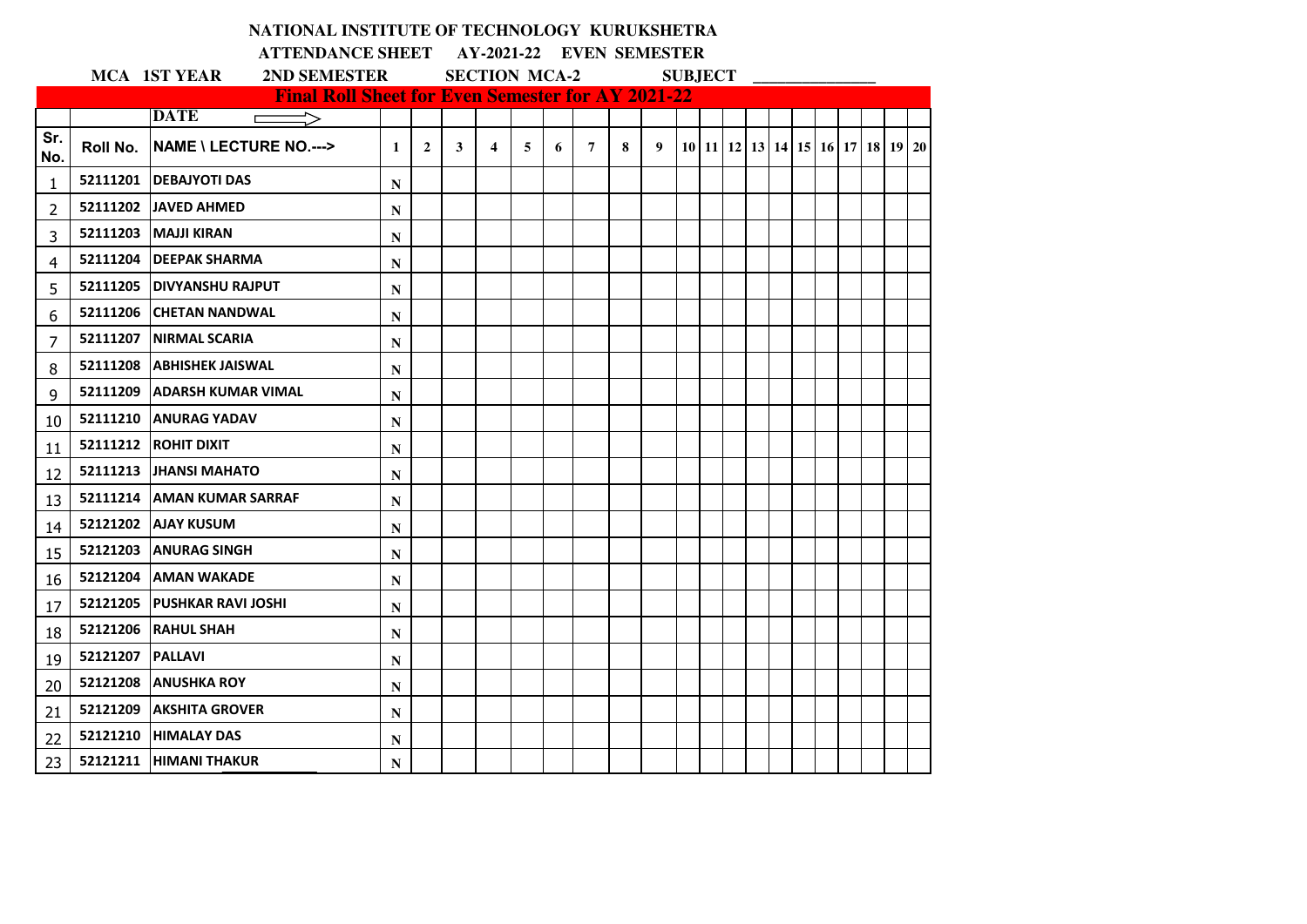| NATIONAL INSTITUTE OF TECHNOLOGY KURUKSHETRA |
|----------------------------------------------|
|----------------------------------------------|

 $\overline{\phantom{0}}$ 

**ATTENDANCE SHEET AY-2021-22 EVEN SEMESTER** 

|              | <b>MCA 1ST YEAR</b><br>2ND SEMESTER |                                                          |   |                |   |                         | <b>SECTION MCA-3</b><br><b>SUBJECT</b> |   |   |   |   |  |  |  |  |  |  |  |  |                                  |  |  |  |  |  |  |
|--------------|-------------------------------------|----------------------------------------------------------|---|----------------|---|-------------------------|----------------------------------------|---|---|---|---|--|--|--|--|--|--|--|--|----------------------------------|--|--|--|--|--|--|
|              |                                     | <b>Final Roll Sheet for Even Semester for AY 2021-22</b> |   |                |   |                         |                                        |   |   |   |   |  |  |  |  |  |  |  |  |                                  |  |  |  |  |  |  |
|              |                                     | <b>DATE</b><br>$\Rightarrow$<br>$\Box$                   |   |                |   |                         |                                        |   |   |   |   |  |  |  |  |  |  |  |  |                                  |  |  |  |  |  |  |
| Sr.<br>No.   | Roll No.                            | <b>NAME \ LECTURE NO.---&gt;</b>                         | 1 | $\overline{2}$ | 3 | $\overline{\mathbf{4}}$ | 5                                      | 6 | 7 | 8 | 9 |  |  |  |  |  |  |  |  | 10 11 12 13 14 15 16 17 18 19 20 |  |  |  |  |  |  |
| $\mathbf{1}$ |                                     | 52112101 UTTAM KUMAR                                     | N |                |   |                         |                                        |   |   |   |   |  |  |  |  |  |  |  |  |                                  |  |  |  |  |  |  |
| $\mathbf{2}$ |                                     | 52112102 CHAMAN SINGH RAWAT                              | N |                |   |                         |                                        |   |   |   |   |  |  |  |  |  |  |  |  |                                  |  |  |  |  |  |  |
| 3            |                                     | 52112103 ABHISHEK KUMAR SINGH                            | N |                |   |                         |                                        |   |   |   |   |  |  |  |  |  |  |  |  |                                  |  |  |  |  |  |  |
| 4            |                                     | 52112104 ASHWANI KANSAL                                  | N |                |   |                         |                                        |   |   |   |   |  |  |  |  |  |  |  |  |                                  |  |  |  |  |  |  |
| 5            |                                     | 52112105 UITENDRA KUMAR DUBEY                            | N |                |   |                         |                                        |   |   |   |   |  |  |  |  |  |  |  |  |                                  |  |  |  |  |  |  |
| 6            |                                     | 52112106 TUSHAR KUMAR WAMANKAR                           | N |                |   |                         |                                        |   |   |   |   |  |  |  |  |  |  |  |  |                                  |  |  |  |  |  |  |
| 7            |                                     | 52112107   PRATIKSHIT BHARGAVA                           | N |                |   |                         |                                        |   |   |   |   |  |  |  |  |  |  |  |  |                                  |  |  |  |  |  |  |
| 8            | 52112108                            | <b>JAYAN PAN</b>                                         | N |                |   |                         |                                        |   |   |   |   |  |  |  |  |  |  |  |  |                                  |  |  |  |  |  |  |
| 9            |                                     | 52112109 AMAN KUMAR                                      | N |                |   |                         |                                        |   |   |   |   |  |  |  |  |  |  |  |  |                                  |  |  |  |  |  |  |
| 10           |                                     | 52112110 AASHA DEVI                                      | N |                |   |                         |                                        |   |   |   |   |  |  |  |  |  |  |  |  |                                  |  |  |  |  |  |  |
| 11           |                                     | 52112111   ANSHUMAN                                      | N |                |   |                         |                                        |   |   |   |   |  |  |  |  |  |  |  |  |                                  |  |  |  |  |  |  |
| 12           |                                     | 52112112 AKANKSHA KUMARI                                 | N |                |   |                         |                                        |   |   |   |   |  |  |  |  |  |  |  |  |                                  |  |  |  |  |  |  |
| 13           |                                     | 52112113   PRANAV RUSTAGI                                | N |                |   |                         |                                        |   |   |   |   |  |  |  |  |  |  |  |  |                                  |  |  |  |  |  |  |
| 14           |                                     | 52112114 ROHIT BANSAL                                    | N |                |   |                         |                                        |   |   |   |   |  |  |  |  |  |  |  |  |                                  |  |  |  |  |  |  |
| 15           |                                     | 52122101   AMAN KUMAR PANDEY                             | N |                |   |                         |                                        |   |   |   |   |  |  |  |  |  |  |  |  |                                  |  |  |  |  |  |  |
| 16           |                                     | 52122102 NEHA PATIDAR                                    | N |                |   |                         |                                        |   |   |   |   |  |  |  |  |  |  |  |  |                                  |  |  |  |  |  |  |
| 17           | 52122103                            | <b>ISIMONA GUPTA</b>                                     | N |                |   |                         |                                        |   |   |   |   |  |  |  |  |  |  |  |  |                                  |  |  |  |  |  |  |
| 18           |                                     | 52122104 AYUSHI PANDEY                                   | N |                |   |                         |                                        |   |   |   |   |  |  |  |  |  |  |  |  |                                  |  |  |  |  |  |  |
| 19           | 52122105                            | <b>ANKIT SINGH</b>                                       | N |                |   |                         |                                        |   |   |   |   |  |  |  |  |  |  |  |  |                                  |  |  |  |  |  |  |
| 20           | 52122106 NAVDEEP                    |                                                          | N |                |   |                         |                                        |   |   |   |   |  |  |  |  |  |  |  |  |                                  |  |  |  |  |  |  |
| 21           |                                     | 52122107 RIYA GARG                                       | N |                |   |                         |                                        |   |   |   |   |  |  |  |  |  |  |  |  |                                  |  |  |  |  |  |  |
| 22           | 52122108                            | <b>JANSHUL KUMAR</b>                                     | N |                |   |                         |                                        |   |   |   |   |  |  |  |  |  |  |  |  |                                  |  |  |  |  |  |  |
| 23           |                                     | 52122109 ASHISH KUMAR                                    | N |                |   |                         |                                        |   |   |   |   |  |  |  |  |  |  |  |  |                                  |  |  |  |  |  |  |
| 24           |                                     | 52122110 ANJALI BHATT                                    | N |                |   |                         |                                        |   |   |   |   |  |  |  |  |  |  |  |  |                                  |  |  |  |  |  |  |